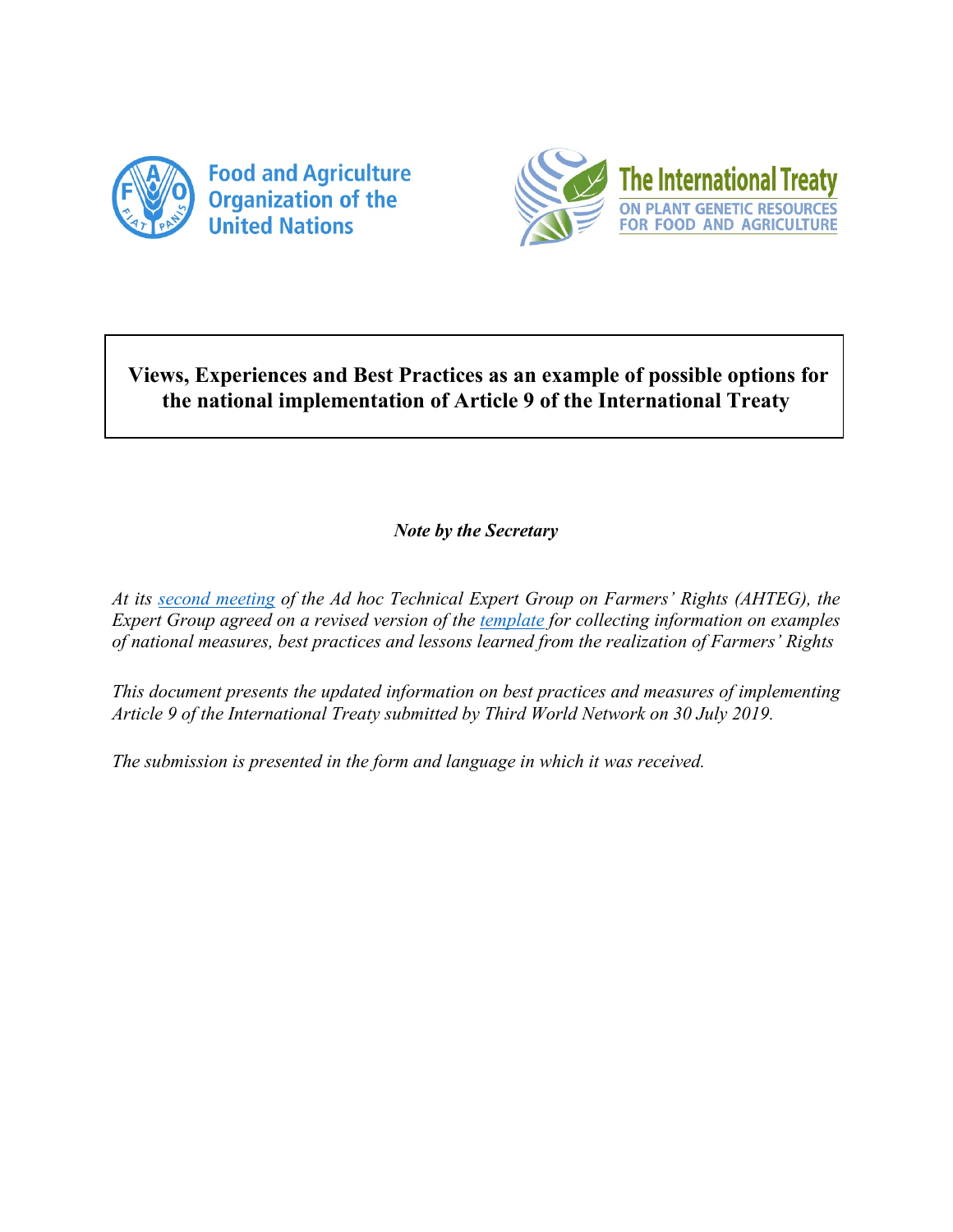



## **Template for submission of**

### **Measures, Best Practices and Lessons Learned from the Realization of Farmers' Rights as set out in Article 9 of the International Treaty**

### **Basic information**

• Title of measure/practice

Require applicant for plant variety protection to disclose the source of genetic material used in development of plant variety for which protection is sought, whether it is legally acquired and evidence of benefit sharing to prevent misappropriation and promote fair and equitable benefit sharing and protect traditional knowledge.

Date of submission

06/02/2019

Name(s) of country/countries in which the measure/practice is taking place

India, Malaysia, Thailand, Egypt and several other countries.

• Responsible institution/organization (name, address, website (if applicable), e-mail address, telephone number(s) and contact person)

Examples collected by Third World Network (www.twn.my) Contact person: Sangeeta Shashikant (Legal Advisor), Email: sangeeta@twnetwork.org, Mob: +44 7972175128

- Type of institution/organization (categories) Civil Society Organization
- Collaborating/supporting institutions/organizations/actors, if applicable (name, address, website (if applicable), e-mail address, telephone number(s))

APBREBES, www.apbrebes.org; Email: contact@apbrebes.org; contact person: François Meienberg, APBREBES Coordinator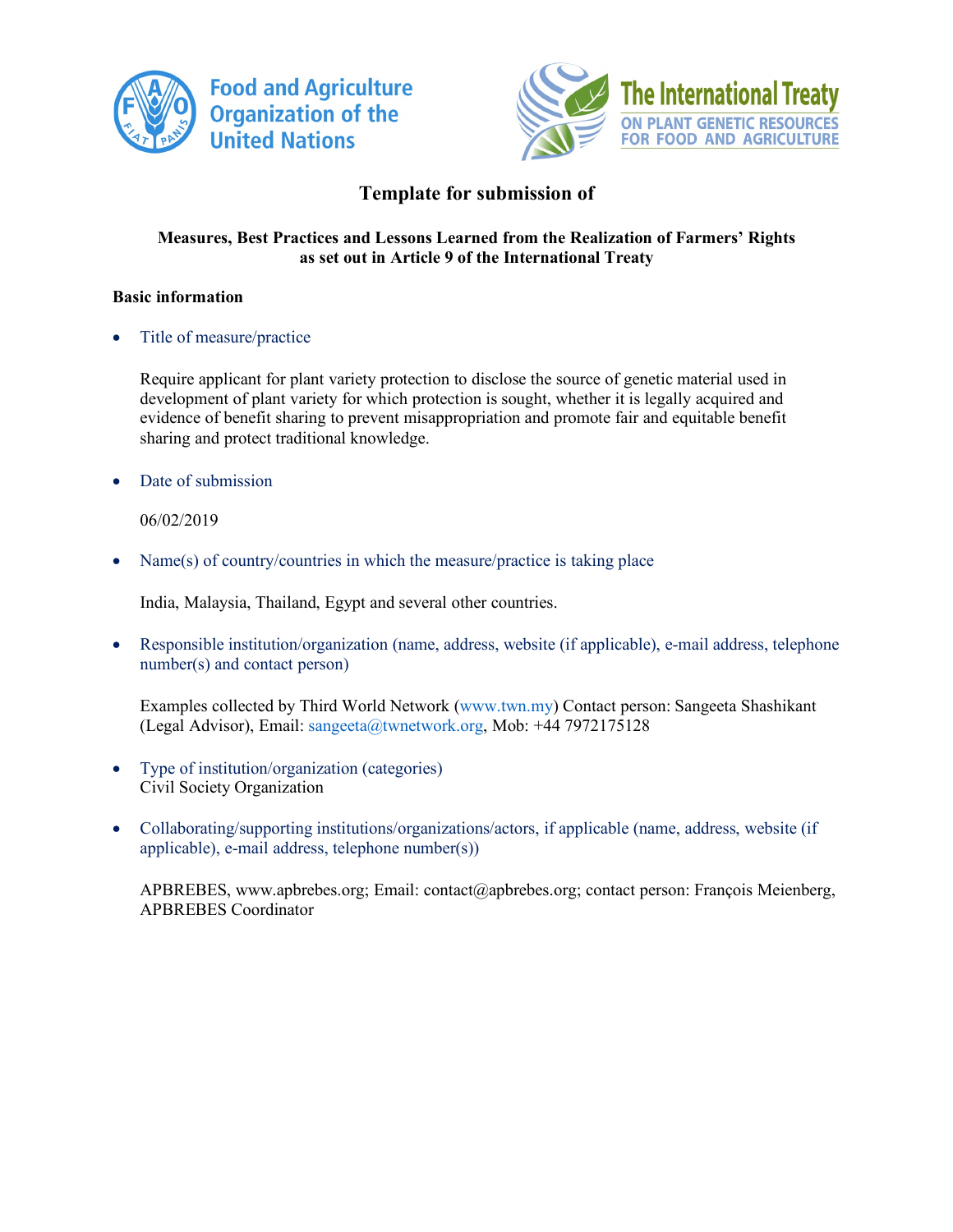



## **Description of the examples Mandatory information:1**

- Short summary to be put in the inventory (max. 200 words) including:
	- o Implementing entity and partners
	- o Start year
	- o Objective(s)
	- o Summary of core components
	- o Key outcomes
	- o Lessons learned (if applicable)

Misappropriation of local plant genetic resources through the plant variety protection system (PVP) is a major concern for developing countries. Hence several developing countries such as India (2001), Thailand (1999), Malaysia (2004) and Egypt (2002) have implemented sui-generis PVP systems that implement a disclosure obligation in their national PVP legislation i.e. require an applicant seeking PVP to disclose information about genetic material used in the development of the plant variety for which PVP protection is sought: provide evidence that the material used for breeding has been lawfully obtained, require the applicant to show prior informed consent of the farmers/communities who have developed/conserved the materials has been obtained and compliance with benefit sharing requirements. Disclosure obligation facilitates identification of farmers and local communities that should be entitled to benefit sharing payments. The objective hence is to protect the genetic resources and associated traditional knowledge of local farming communities from misappropriation and promote implementation of Article 9.2(a) and (b) of the ITPGRFA. Disclosure also supports Article 9.1 of the ITPGRFA as it recognizes the historical and present contribution of local and indigenous communities and farmers for the conservation and development of plant genetic resources which constitute the basis of food and agriculture production throughout the world.

A major challenge in implementation of disclosure obligation in PVP systems is the UPOV system which does not recognize or allow countries to institute disclosure obligations in national PVP law, although it is a prerequisite to further implementation of Farmers' Rights. As such, countries should opt for alternative sui generis PVP systems as implemented in India, Malaysia, Thailand etc. allowing countries to institute disclosure obligation in national PVP law, necessary to promote implementation of Farmers' Rights. The implementing entity would be the relevant national PVP authority.

• Brief history (including starting year), as appropriate

A major concern of many developing countries is the misappropriation of local plant genetic resources through the intellectual property system including the plant variety protection system (PVP).

The Convention on Biological Diversity (CBD) and the Nagoya Protocol confirms that States have sovereign rights over genetic resources, and access to genetic resources is subject to prior informed consent (PIC) and utilization of genetic resources is subject to fair and equitable benefit sharing on mutually agreed terms.

Disclosure requirements including evidence of compliance with access and benefit sharing requirements in intellectual property applications is widely seen as a crucial tool to prevent

<sup>&</sup>lt;sup>1</sup> This mandatory information is required in order for the measure/practice to be included in the Inventory.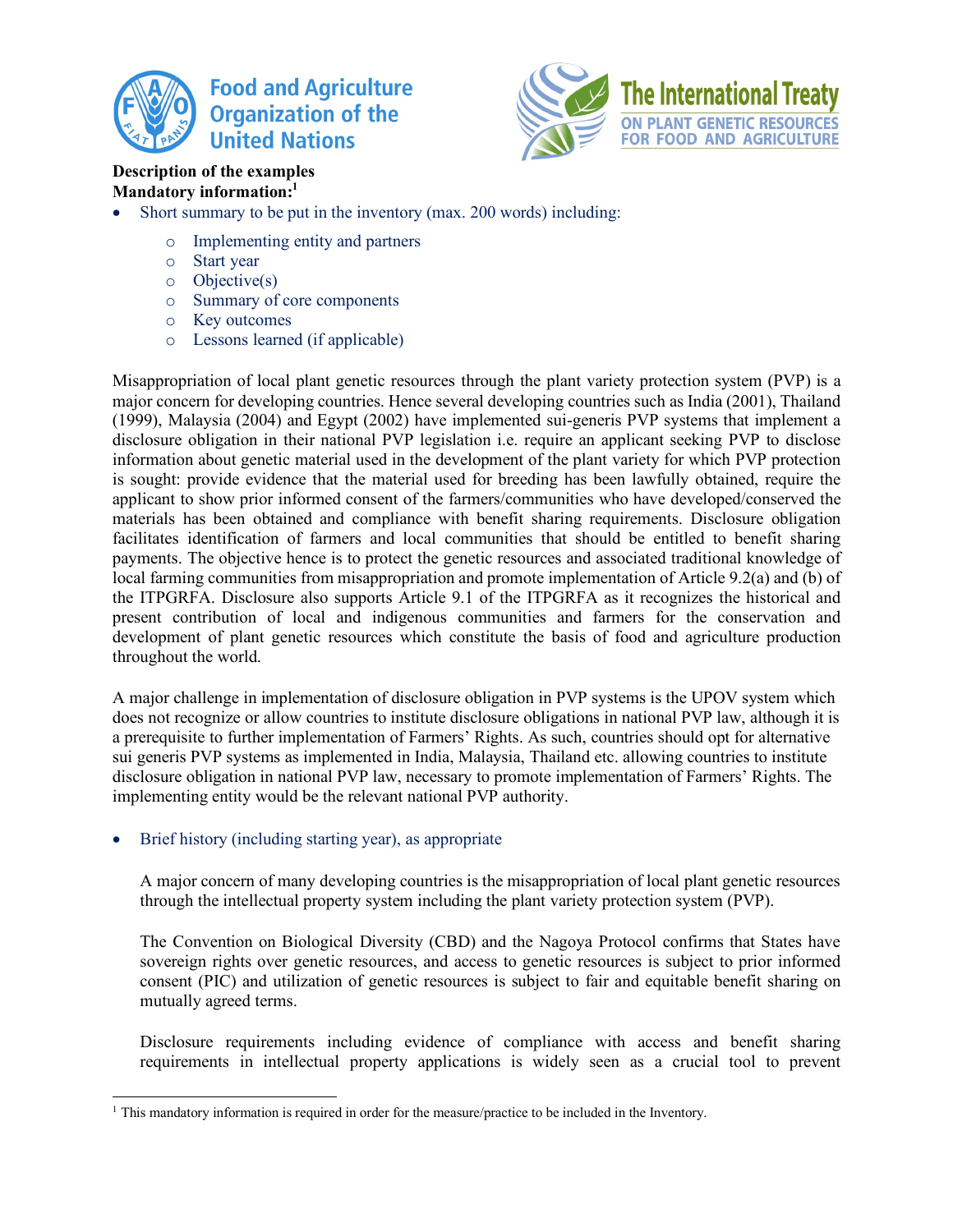



misappropriation of genetic resources and associated traditional knowledge and to facilitate implementation of PIC and benefit sharing arising from the utilization of such resources and knowledge.

Accordingly, in various international fora (WTO, CBD, WIPO), developing countries have called for a disclosure obligation in intellectual property applications including PVP. A disclosure obligation will require an applicant seeking PVP to disclose information about genetic material used in the development of the plant variety for which PVP protection is sought: provide evidence that the material use for breeding has been lawfully obtained, require the applicant to show PIC of the traditional farmers/communities who have developed/conserved the materials has been obtained and compliance with benefit sharing requirements. Disclosure obligation facilitates identification of farmers and farming communities that should be entitled to benefit sharing payments. The objective hence is to protect the genetic resources and associated traditional knowledge of local farming communities from misappropriation and promote implementation of Article 9.2(a) and (b) of the ITPGRFA.

The UPOV system does not recognize a country's right to institute a disclosure obligation. Hence several developing countries have adopted alternative non-UPOV sui generis systems that are more suited to the needs and interest of their farmers, and implemented a disclosure obligation that is aimed at preventing misappropriation and promoting implementation of Article 9.2(a) and (b) of the ITPGRFA.

## • Core components of the measure/practice (max 200 words)

## **INDIA: Protection of Plant Varieties and Farmers' Rights Act, 2001 (PPVFR Act) 2**

*Section 18.—(1) Every application for registration under section 14 shall— (e) contain a complete passport data of the parental lines from which the variety has been derived along with the geographical location in India from where the genetic material has been taken and all such information relating to the contribution, if any, of any farmer, village community, institution or organization in breeding, evolving or developing the variety; (h) contain a declaration that the genetic material or parental material acquired for breeding, evolving or developing the variety has been lawfully acquired; and* 

*Certain Information to be Given in Application for Registration* 

*Section 40.—(1) A breeder or other person making application for registration of any variety under Chapter III shall disclose in the application the information regarding the use of genetic material conserved by any tribal or rural families in the breeding or development of such variety.* 

*(2) If the breeder or such other person fails to disclose any information under sub-section (1), the Registrar may, after being satisfied that the breeder or such person has wilfully and knowingly concealed such information, reject the application for registration.* 

 <sup>2</sup> https://indiacode.nic.in/bitstream/123456789/1909/1/200153.pdf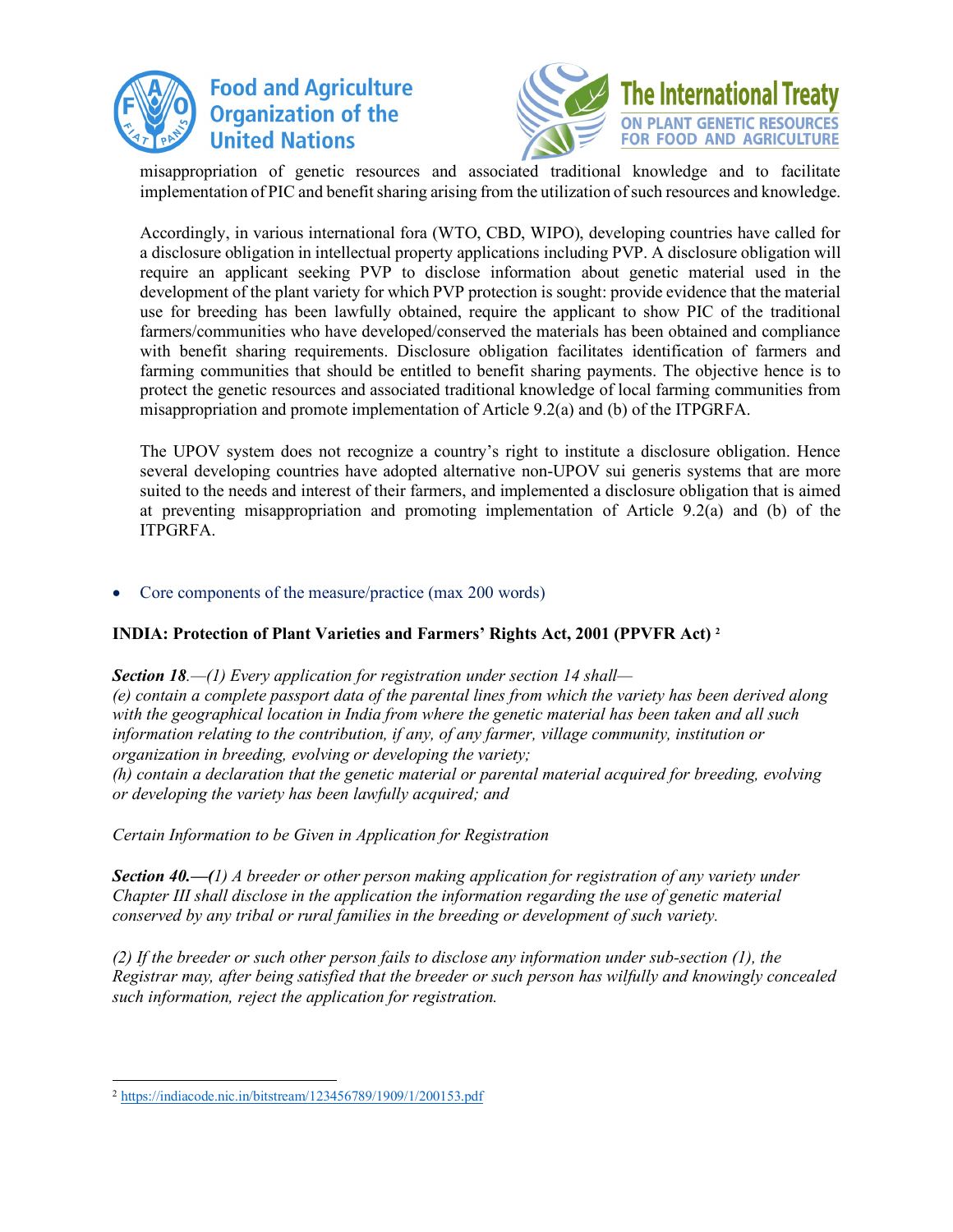



## **THAILAND: Plant Varieties Protection Act 2542 (1999) 3**

## *Section 19: An application shall have the following particulars:*

*(3) details showing the origin of the new plant variety or the genetic material used in the breeding of the variety or in the development of the new plant variety, including its breeding process, provided that details enabling clear comprehension of such process shall also be included;* 

*(5) a profit-sharing agreement in the case where a general domestic plant variety or a wild plant variety or any part thereof has been used in the breeding of the variety for a commercial purpose.* 

## **MALAYSIA: Protection of New Plant Varieties Act 20044**

*Section 12: An application for the registration of a new plant variety and a grant of a breeder's right....shall: (b) Specify the method by which the plant variety is developed (e) contain information relating to the source of the genetic material or the immediate parental lines of the plant variety; (f) be accompanied with the prior written consent of the authority representing the local community or the indigenous people in cases where the plant variety is developed from traditional varieties; (g) be supported by documents relating to the compliance of any law regulating access to genetic or biological resources.* 

## **EGYPT: Law No. 82 of 2002 Pertaining to the Protection of Intellectual Property Rights**

*Article 200: The breeder shall disclose the genetic source relied on to develop the new plant variety. The protection of the new plant variety requires that the breeder has acquired that source by legitimate means under the Egyptian law.* 

*Such a requirement extends to traditional knowledge and experience accumulated among local communities the breeder could have relied on in his efforts to develop the new plant variety.* 

*Likewise, the breeder who deals with Egyptian genetic sources, with a view to develop new varieties derived therefrom, shall undertake to obtain the approval of the relevant competent administrative authorities. He shall also undertake to acknowledge the Egyptian traditional knowledge as sources to what he could have achieved using such knowledge and experience, through the disclosure of the Egyptian source the breeder benefited from, and by sharing the profits gained with the interested party, as prescribed in the Regulations of this Law.* 

*A register shall be established in the Ministry of Agriculture to include the genetic Egyptian plants, both wild and domesticated.* 

• Description of the context and the history of the measure/practice is taking place (political, legal and economic framework conditions for the measure/practice) (max 200 words)

<sup>&</sup>lt;sup>3</sup> http://www.ecap3.org/sites/default/files/IP\_Legislation/TH\_Plant%20varieties\_0.pdf

<sup>4</sup> http://pvpbkkt.doa.gov.my/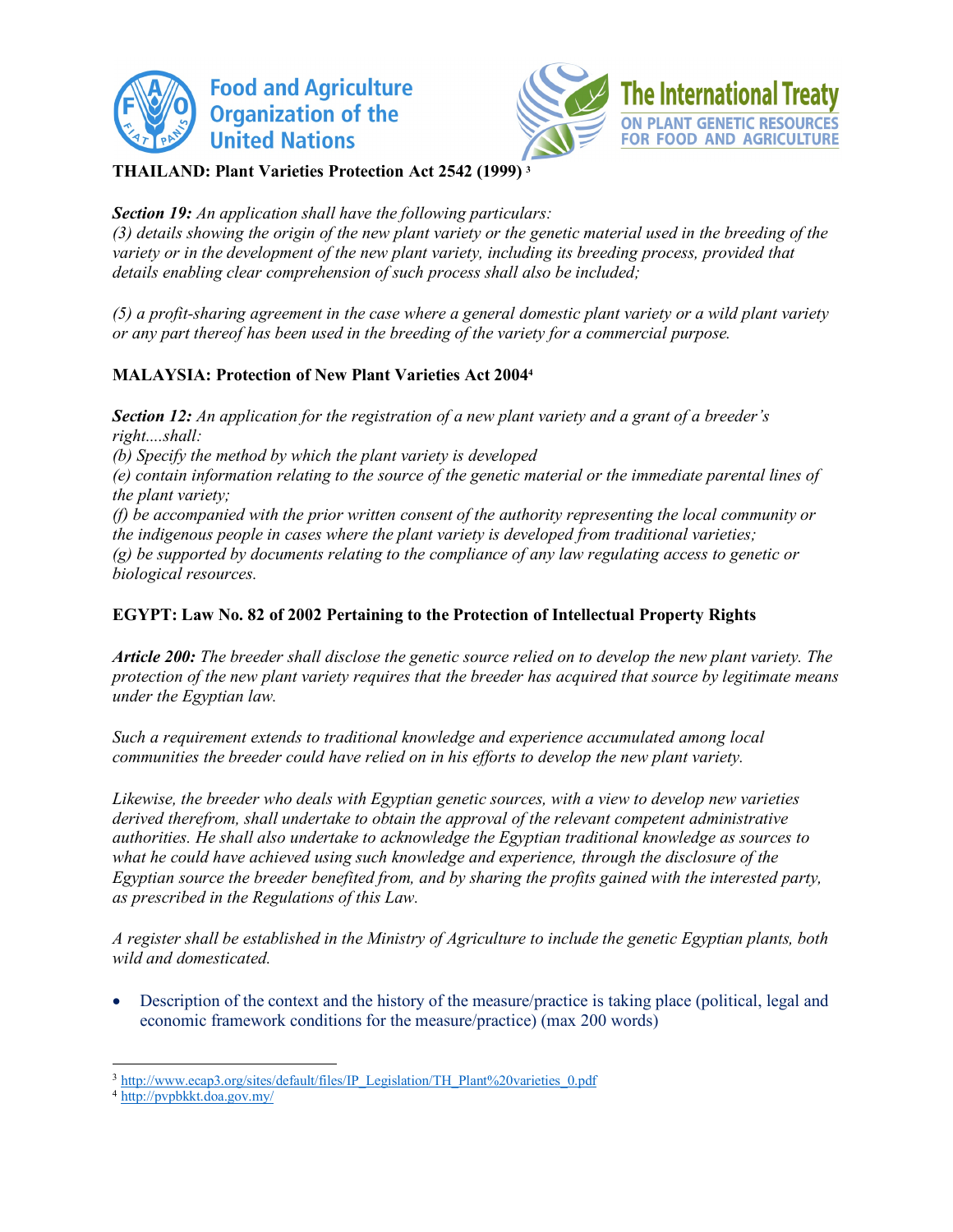



A major concern of farmers in many developing countries is misappropriation of their local plant genetic resources and traditional knowledge through the intellectual property system.

There are numerous documented cases of misappropriation. <sup>5</sup> For example Hammond found that Seminis (a subsidiary of Monsanto) planted farmers' carrot seeds from Turkey, and through a simple process of selection – mainly selecting plants that were slow to bolt and which had a desirable root shape and shade of purple (associated with health benefits) – emerged with a new carrot variety over which it has obtained PVP protection in the United States and Europe.<sup>6</sup>

A PVP application is an important checkpoint to monitor and enhance transparency with regard to utilization of genetic resources and compliance with access and benefit-sharing rules. UPOV's restrictive position on this subject undermines the implementation of the CBD and the Nagoya Protocol as well as the efforts of developing countries to curb misappropriation of genetic resources.<sup>3</sup>

Hence a number of developing countries have opted for alternative sui generis PVP systems that has allowed the adoption of progressive disclosure obligations that *inter alia* promotes implementation of Article 9.2(a) and (b) of the ITPGRFA.

In India, a breeder or other person making an application for registration of any variety must disclose the passport data of the parental lines from which the variety is derived, the contribution of any farmer/ community in developing the variety (Article 18(1)(e) of the PPVFR Act) as well as information regarding the use of genetic material conserved by any tribal or rural families in the breeding or development of such a variety (Article 40(1) PPVFR Act). In Malaysia, applications for the registration of a new variety need to provide information relating to the source of the genetic material, and should be accompanied with the prior written consent of the authority representing the local community or the indigenous people in cases where the plant variety is developed from traditional varieties , and need to be supported by documents relating to the compliance of any law regulating access to genetic or biological resources (Section 12(1)(e), (f), (g) of the Protection of New Plant Varieties Act). The Thai PVP Act makes the registration of a variety conditional upon the disclosure of the origin of either the new plant variety or the genetic materials used in the breeding of that variety (Section 19(3)). In Egypt, the breeder is obliged to disclose the genetic resource from which the new plant variety has been derived; prove that it was obtained lawfully consistent with the Egyptian law; and disclose traditional knowledge and experience belonging to local communities upon which the breeder relied to derive the new plant variety.<sup>4</sup>

• To which provision(s) of Article 9 of the International Treaty does this measure relate

| Art. 9.1  |   |
|-----------|---|
| Art. 9.2a |   |
| Art. 9.2b |   |
| Art. 9.2c | П |

 <sup>5</sup> McGown, J., (2006). "Out of Africa: Mysteries of Access and Benefit Sharing", Edmonds Institute, available at http://bit.ly/1uSCXHa; Hammond, E., (2013). "Biopiracy Watch: A compilation of some recent cases", Vol. 1. Third World Network, Penang.

<sup>6</sup> Hammond, E., (2014). "Biopiracy of Turkey's purple carrot", Third World Network, available at http://www.twn.my/title2/intellectual\_property/info.service/2014/ip140212.htm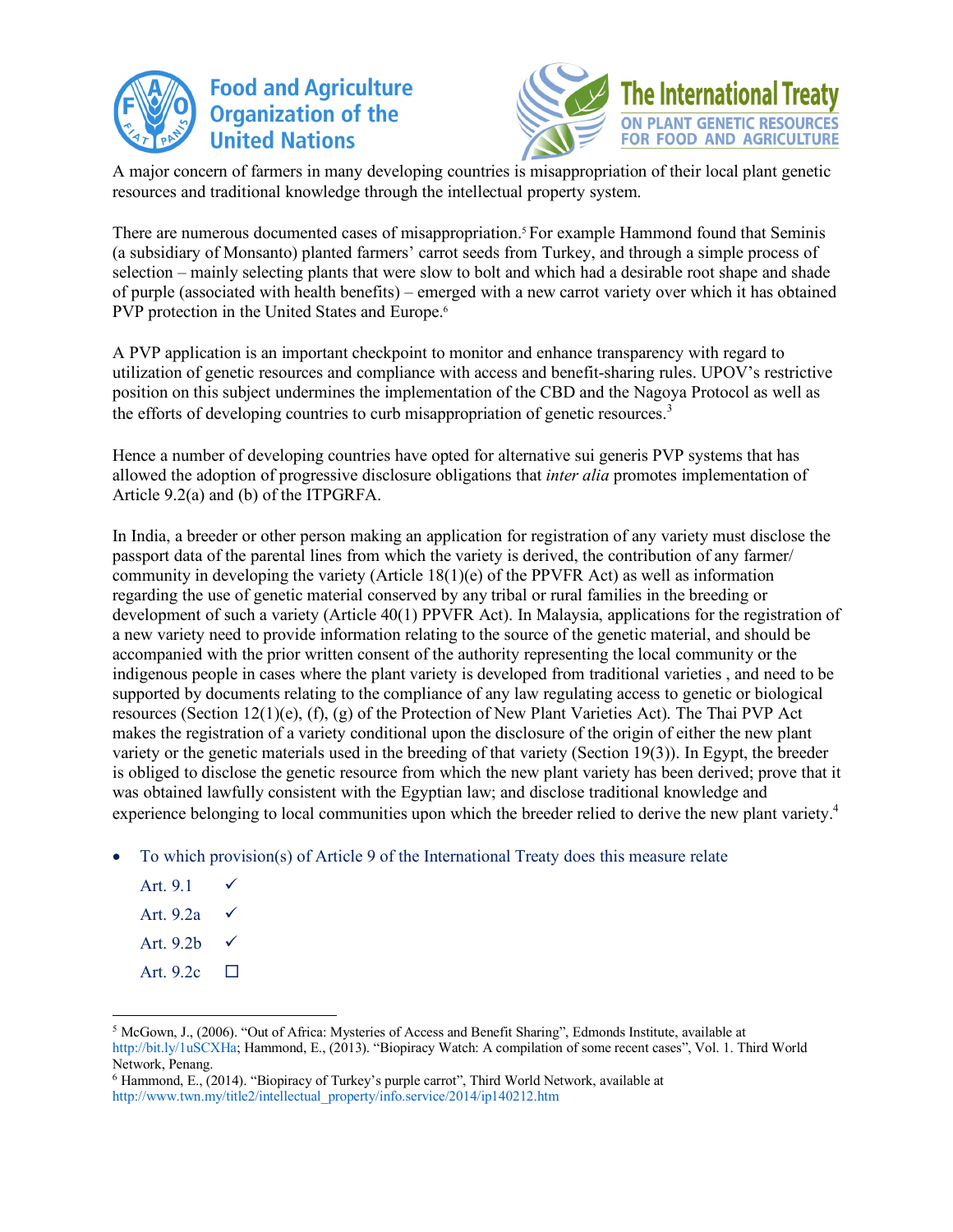

Art.  $9.3$   $\Box$ 



## **Other information, if applicable**

• Please indicate which category of the Inventory is most relevant for the proposed measure, and which other categories are also relevant (if any):

| No.            | Category                                                                                                                                                                                             | <b>Most</b><br>relevant <sup>7</sup> | <b>Also</b><br>relevant <sup>8</sup> |
|----------------|------------------------------------------------------------------------------------------------------------------------------------------------------------------------------------------------------|--------------------------------------|--------------------------------------|
| 1              | Recognition of local and indigenous communities', farmers'<br>contributions to conservation and sustainable use of PGRFA, such<br>as awards and recognition of custodian/guardian farmers            |                                      | X                                    |
| $\overline{2}$ | Financial contributions to support farmers conservation and<br>sustainable use of PGRFA such as contributions to benefit-sharing<br>funds                                                            |                                      |                                      |
| $\overline{3}$ | Approaches to encourage income-generating activities to support<br>farmers' conservation and sustainable use of PGRFA                                                                                |                                      |                                      |
| $\overline{4}$ | Catalogues, registries and other forms of documentation of PGRFA<br>and protection of traditional knowledge                                                                                          |                                      |                                      |
| 5              | In-situ/on-farm conservation and management of PGRFA, such as<br>social and cultural measures, community biodiversity management<br>and conservation sites                                           |                                      |                                      |
| 6              | Facilitation of farmers' access to a diversity of PGRFA through<br>community seed banks <sup>9</sup> , seed networks and other measures<br>improving farmers' choices of a wider diversity of PGRFA. |                                      |                                      |
| $\overline{7}$ | Participatory approaches to research on PGRFA, including<br>characterization and evaluation, participatory plant breeding and<br>variety selection                                                   |                                      |                                      |
| 8              | Farmers' participation in decision-making at local, national and<br>sub-regional, regional and international levels                                                                                  |                                      |                                      |
| 9              | Training, capacity development and public awareness creation                                                                                                                                         |                                      |                                      |
| 10             | Legal measures for the implementation of Farmers' Rights, such as<br>legislative measures related to PGRFA.                                                                                          | X                                    |                                      |
| 11             | Other measures / practices                                                                                                                                                                           |                                      |                                      |

• In case you selected 'other measures', would you like to suggest a description of this measure, e.g. as a possible new category?

<sup>9</sup> Including seed houses.

 <sup>7</sup> Please select only one category that is most relevant, under which the measure will be listed.

<sup>&</sup>lt;sup>8</sup> Please select one or several categories that may also be relevant (if applicable).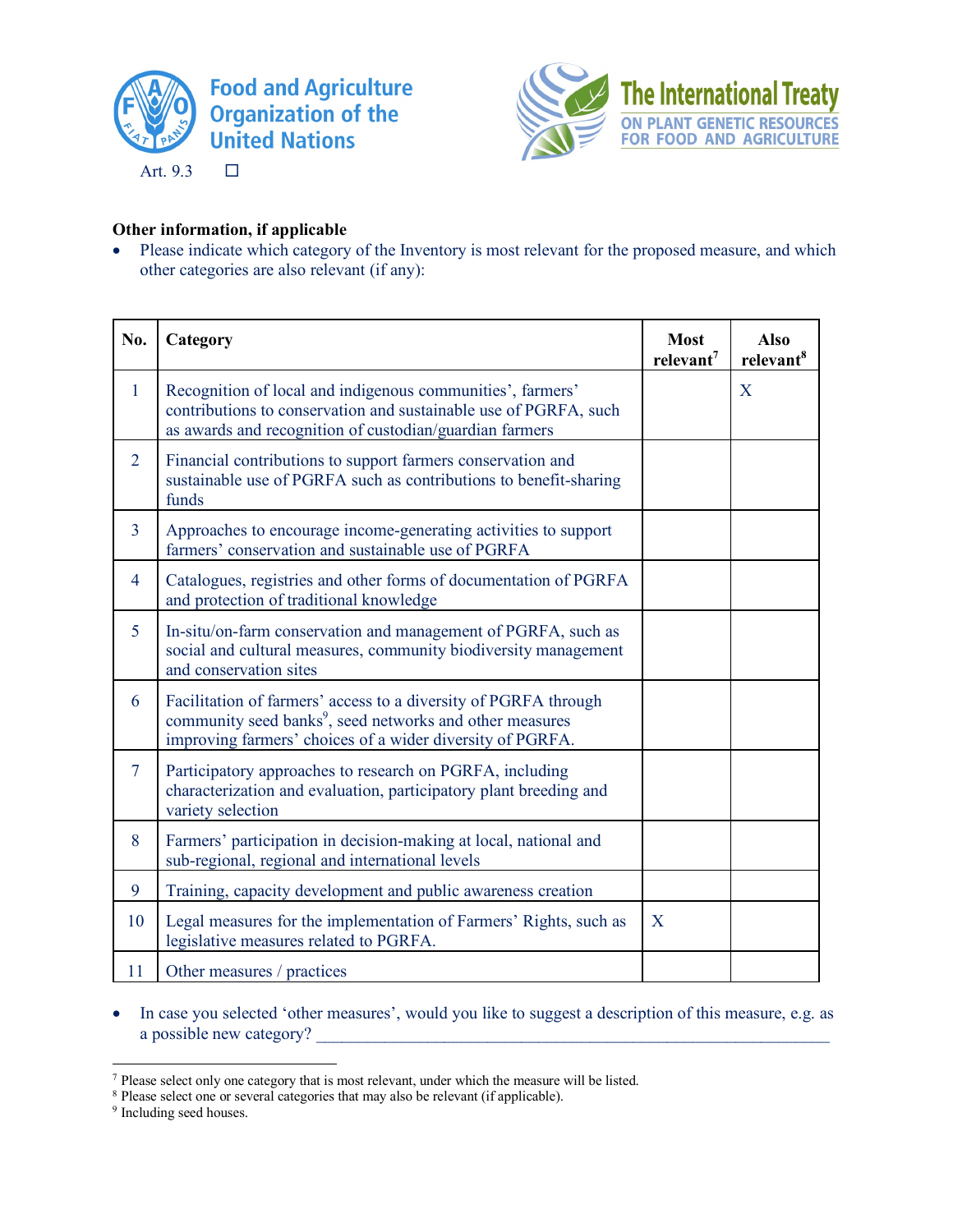



Objective(s)

To monitor and enhance transparency with regard to utilization of genetic resources, ensure compliance with prior informed and access and benefit-sharing requirements and promote implementation of Article 9.1 as well as Article 9.2(a) and (b) of the ITPGRFA.

Target group(s) and numbers of involved and affected farmers<sup>10</sup>

Policy makers, local farming communities including women farmers, peasant farmers, indigenous communities, tribal communities as well as CSOs.

- Location(s) and geographical outreach
- Resources used for implementation of the measure/practice
- How has the measure/practice affected the conservation and sustainable use of plant genetic resources for food and agriculture?

The measure supports implementation of Article 6 of the Treaty. Preventing misappropriation, ensuring compliance with PIC and fair and equitable benefit sharing as well as protecting traditional knowledge are key components of pursuing fair agricultural policy, encouraging and supporting diverse farming systems, incentivizing farmer led plant breeding, expanding use of local and locally adapted crops, varieties etc.

• Please describe the achievements of the measure/ practice so far (including quantification) (max 200) words)

Implementation by India, Malaysia, Thailand and Egypt shows that it is possible to implement an effective sui-generis PVP system that grants PVP protection as well as incorporates measures that protect and promotes the rights and interests of farmers and local communities.

- Other national level instruments that are linked to the measure/practice
- Are you aware of any other international agreements or programs that are relevant for this measure/practice?

-Convention on Biological Diversity

-Nagoya Protocol on Access to Genetic Resources and Equitable Sharing of Benefits Arising from their Utilization

- -UN Declaration on the Rights of Peasants and Other People Working in Rural Areas
- Other issues you wish to address, that have not yet been covered, to describe the measure/practice

<sup>&</sup>lt;sup>10</sup> Any classification, e.g. of the types of farmer addressed, may be country-specific.